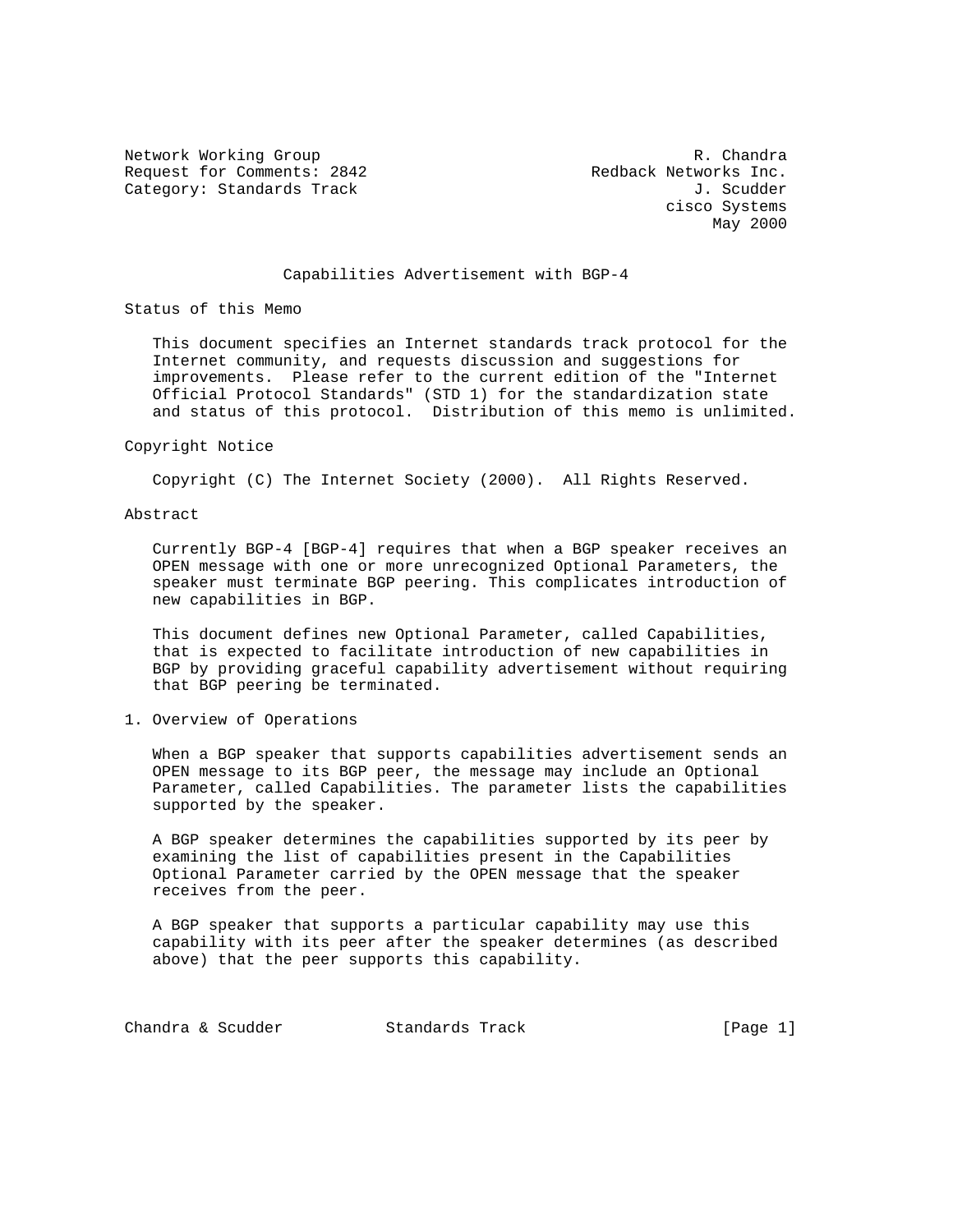A BGP speaker determines that its peer doesn't support capabilities advertisement, if in response to an OPEN message that carries the Capabilities Optional Parameter, the speaker receives a NOTIFICATION message with the Error Subcode set to Unsupported Optional Parameter. In this case the speaker should attempt to re-establish a BGP connection with the peer without sending to the peer the Capabilities Optional Parameter.

 If a BGP speaker that supports a certain capability determines that its peer doesn't support this capability, the speaker may send a NOTIFICATION message to the peer, and terminate peering. The Error Subcode in the message is set to Unsupported Capability. The message should contain the capability (capabilities) that causes the speaker to send the message. The decision to send the message and terminate peering is local to the speaker. Such peering should not be re established automatically.

2. Capabilities Optional Parameter (Parameter Type 2):

 This is an Optional Parameter that is used by a BGP speaker to convey to its BGP peer the list of capabilities supported by the speaker.

 The parameter contains one or more triples <Capability Code, Capability Length, Capability Value>, where each triple is encoded as shown below:

```
 +------------------------------+
| Capability Code (1 octet) |
+------------------------------+
| Capability Length (1 octet) |
+------------------------------+
| Capability Value (variable) |
+------------------------------+
```
The use and meaning of these fields are as follows:

Capability Code:

 Capability Code is a one octet field that unambiguously identifies individual capabilities.

Capability Length:

 Capability Length is a one octet field that contains the length of the Capability Value field in octets.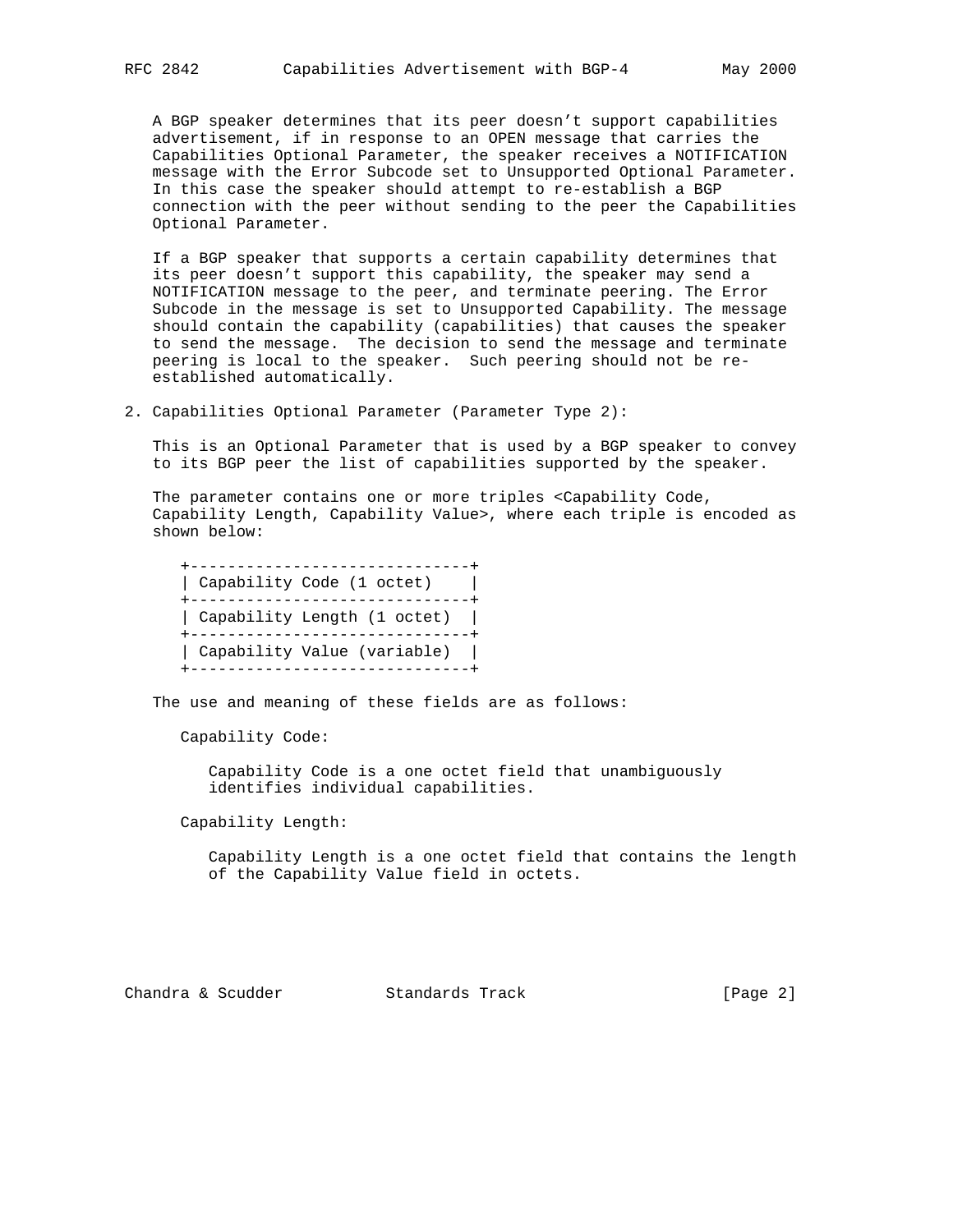Capability Value:

 Capability Value is a variable length field that is interpreted according to the value of the Capability Code field.

 A particular capability, as identified by its Capability Code, may occur more than once within the Optional Parameter.

3. Extensions to Error Handling

 This document defines new Error Subcode - Unsupported Capability. The value of this Subcode is 7. The Data field in the NOTIFICATION message lists the set of capabilities that cause the speaker to send the message. Each such capability is encoded the same way as it was encoded in the received OPEN message.

4. IANA Considerations

 Section 4 defines a Capability Optional Parameter along with an Capability Code field. IANA is expected to create and maintain the registry for Capability Code values. Capability Code value 0 is reserved. Capability Code values 1 through 63 are to be assigned by IANA using the "IETF Consensus" policy defined in RFC2434. Capability Code values 64 through 127 are to be assigned by IANA, using the "First Come First Served" policy defined in RFC2434. Capability Code values 128 through 255 are for "Private Use" as defined in RFC2434.

5. Security Considerations

 This extension to BGP does not change the underlying security issues inherent in the existing BGP [Heffernan].

6. Acknowledgements

 The authors would like to thank members of the IDR Working Group for their review and comments.

7. References

 [BGP-4] Rekhter, Y. and T. Li, "A Border Gateway Protocol 4 (BGP-4)", RFC 1771, March 1995.

 [Heffernan] Heffernan, A., "Protection of BGP Sessions via the TCP MD5 Signature Option", RFC 2385, August 1998.

Chandra & Scudder Standards Track [Page 3]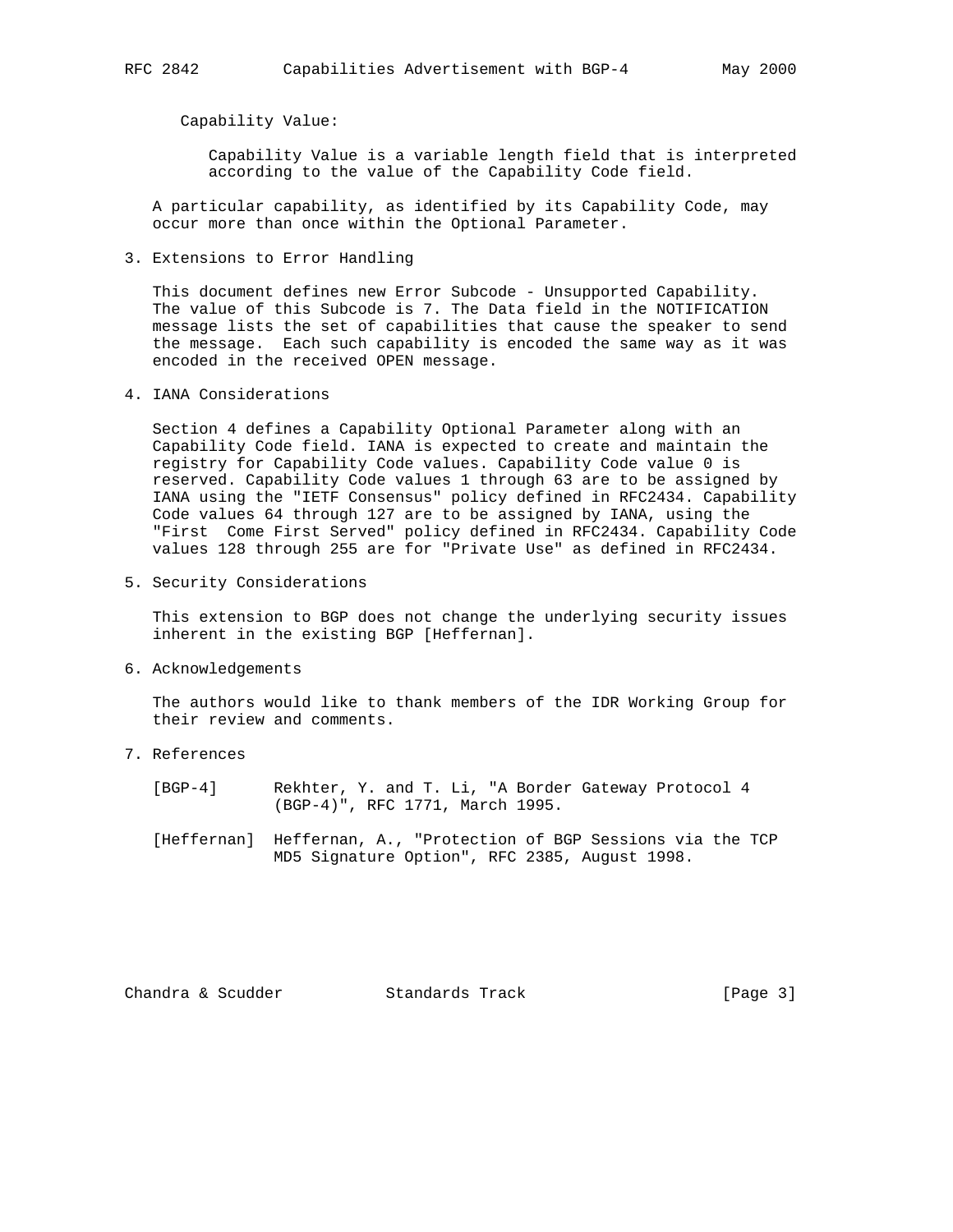8. Authors' Addresses

 Ravi Chandra Redback Networks Inc. 350, Holger Way San Jose, CA 95134

EMail: rchandra@redback.com

 John G. Scudder Cisco Systems, Inc. 170 West Tasman Drive San Jose, CA 95134

EMail: jgs@cisco.com

Chandra & Scudder Standards Track [Page 4]